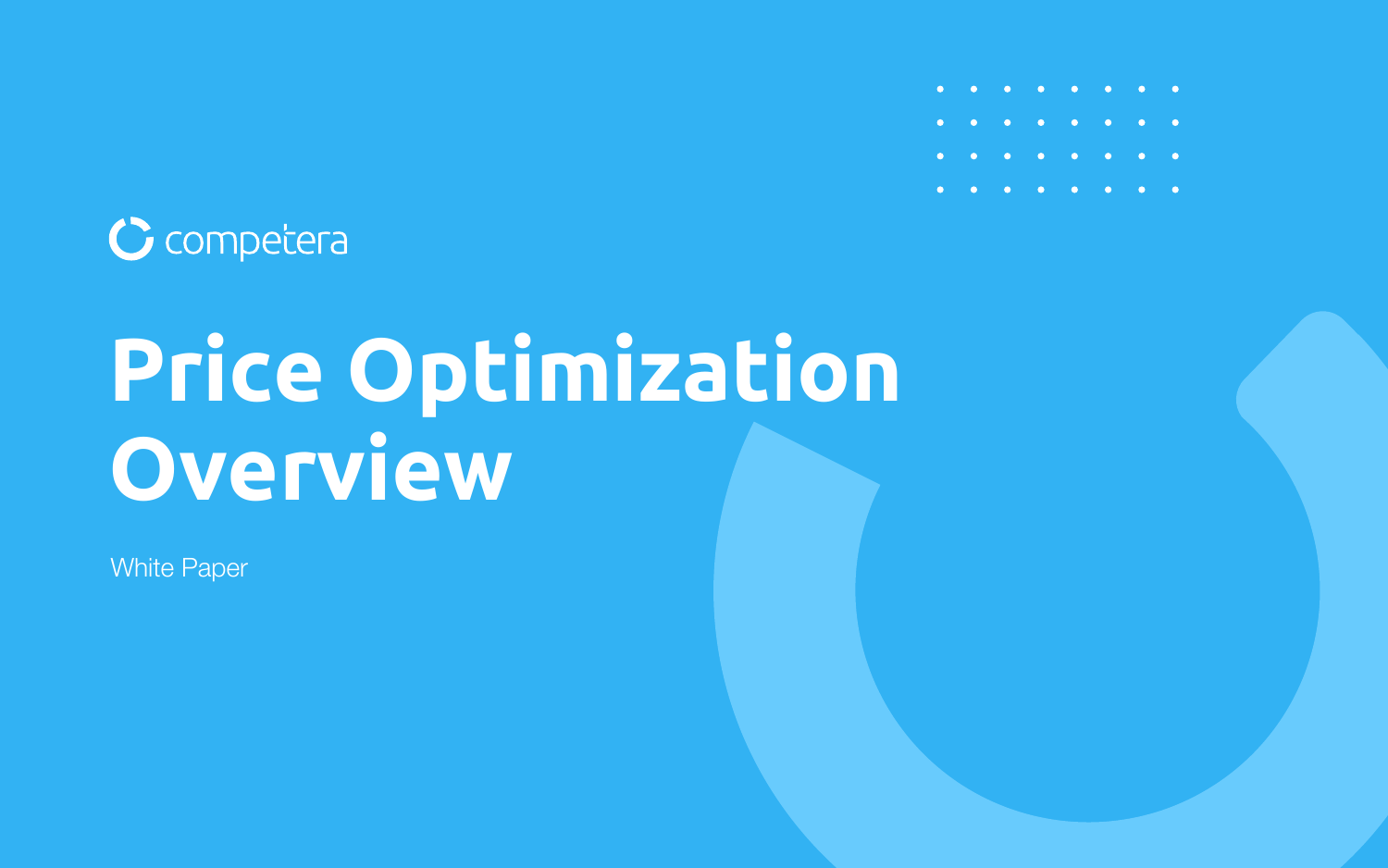### **Artificial Intelligence Helps Break Revenue Ceilings**

Mature retailers have reached the revenue ceiling, which is hard to break by using traditional methods. Artificial Intelligence (AI) and its core element Machine Learning (ML) are gaining momentum as a revolutionary means to bring retailers to the next level of revenue generation.

This paper briefly outlines how retailers can use AI along with other approaches to offer optimal prices and boost profits.















### According to recent [Juniper research,](https://www.businesswire.com/news/home/20180131005068/en/Juniper-Research-Retailer-Spending-AI-Grow-Fourfold) by 2022, retail businesses **will be spending some \$7.3 billion yearly on AI, up from \$2 billion in 2018.**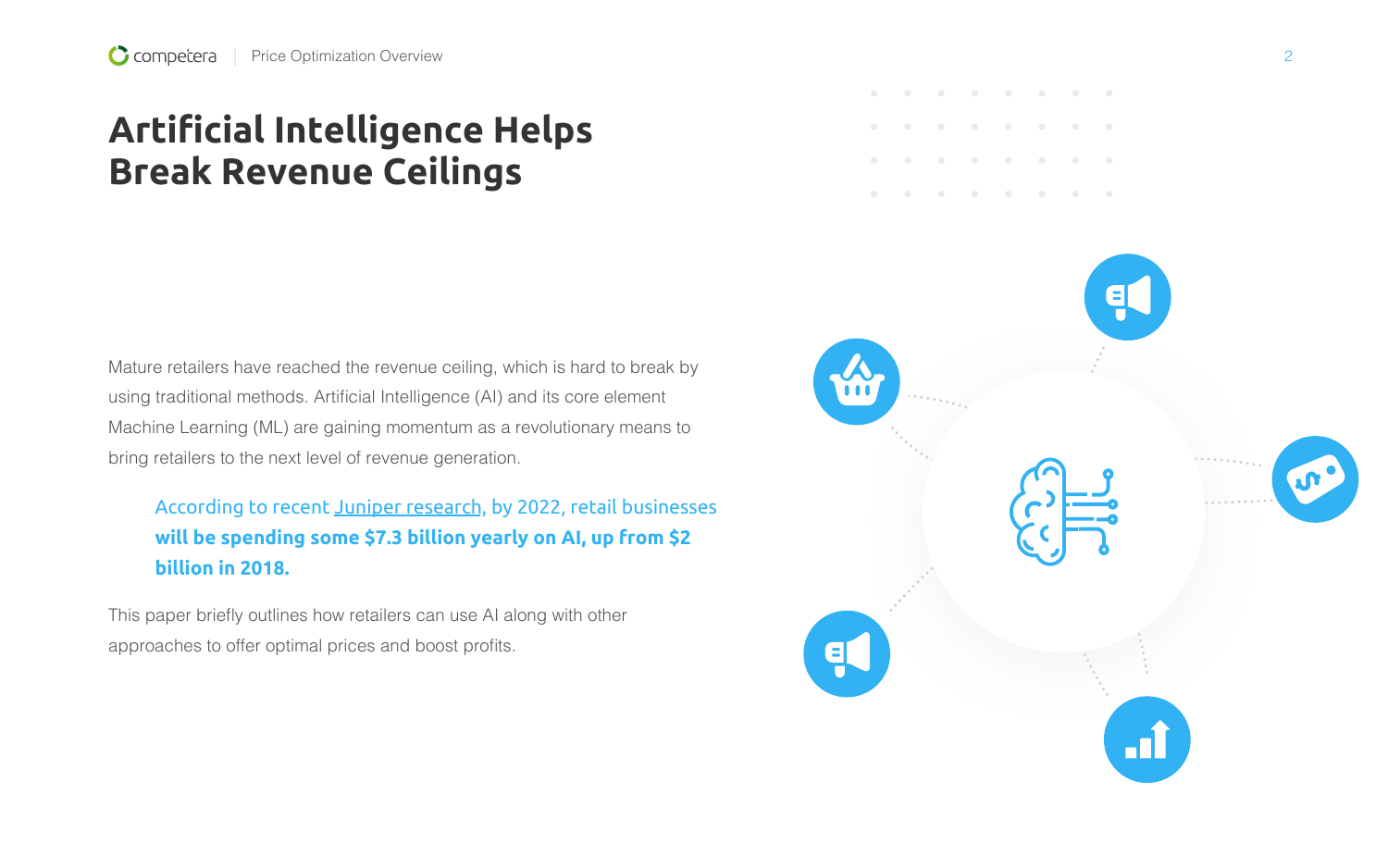### **Industry Challenges**

The power in the market is shifting from sellers to buyers, say recent studies by **Deloitte** an[d PwC.](https://www.pwc.com/gx/en/retail-consumer/assets/consumer-trust-global-consumer-insights-survey.pdf) Therefore, it is becoming incredibly important for retailers to build a frictionless customer experience to differentiate from competitors and retain customers. Being at the core of successful customer experience, the price of a product is what makes consumers shop at a particular retailer, states

[Global Consumer Insights Survey 2018 b](https://www.pwc.com/gx/en/retail-consumer/assets/consumer-trust-global-consumer-insights-survey.pdf)y PwC.

 $\bullet$   $\bullet$   $\bullet$ 

Retail giants like Amazon leverage the power of machine learning to build the right price perception among customers. According to the report ["How to win in the Amazon era"](http://engage.epsilon.com/how-to-survive-and-thrive-in-an-amazon-world) by Epsilon, as many as 64% of respondents cited price as their primary motivation to shop on Amazon.

### **The price of a product is what makes consumers shop at a particular retailer**

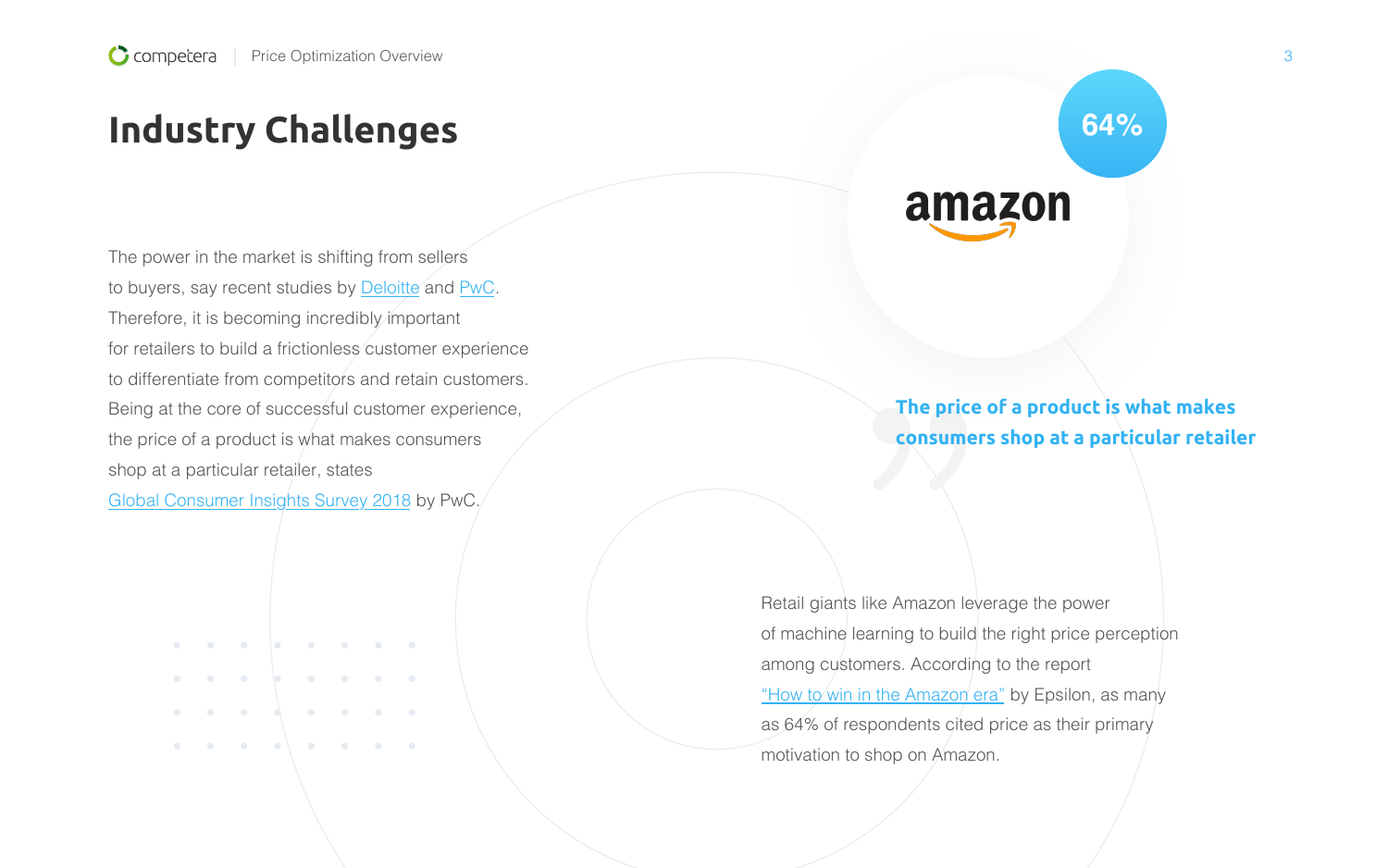Meanwhile, it is challenging to find a balance when setting prices, even for advanced retailers. Too low prices send companies bankrupt. Too high prices repel shoppers and, as a result, cut sales. For example, a study by Retail Systems Research states that consumers would rather care about a "fair price" than a "lower price." Therefore, optimal prices are a must. A core aspect of rewarding customer experience, they are rapidly becoming rocket science even for advanced retailers.

Retail businesses effortlessly reach KPIs which can be categorized as "the higher the better," e.g. revenue or profit, and "the lower the better," e.g. costs. These are easy to target and convert into tactics. However, when it comes to "optimal values," such as prices, retailers find it difficult to calculate balanced prices for the whole product portfolio in real time.

### **Industry Challenges**

### **It is challenging to find a balance when setting prices, even for advanced**

**retailers.**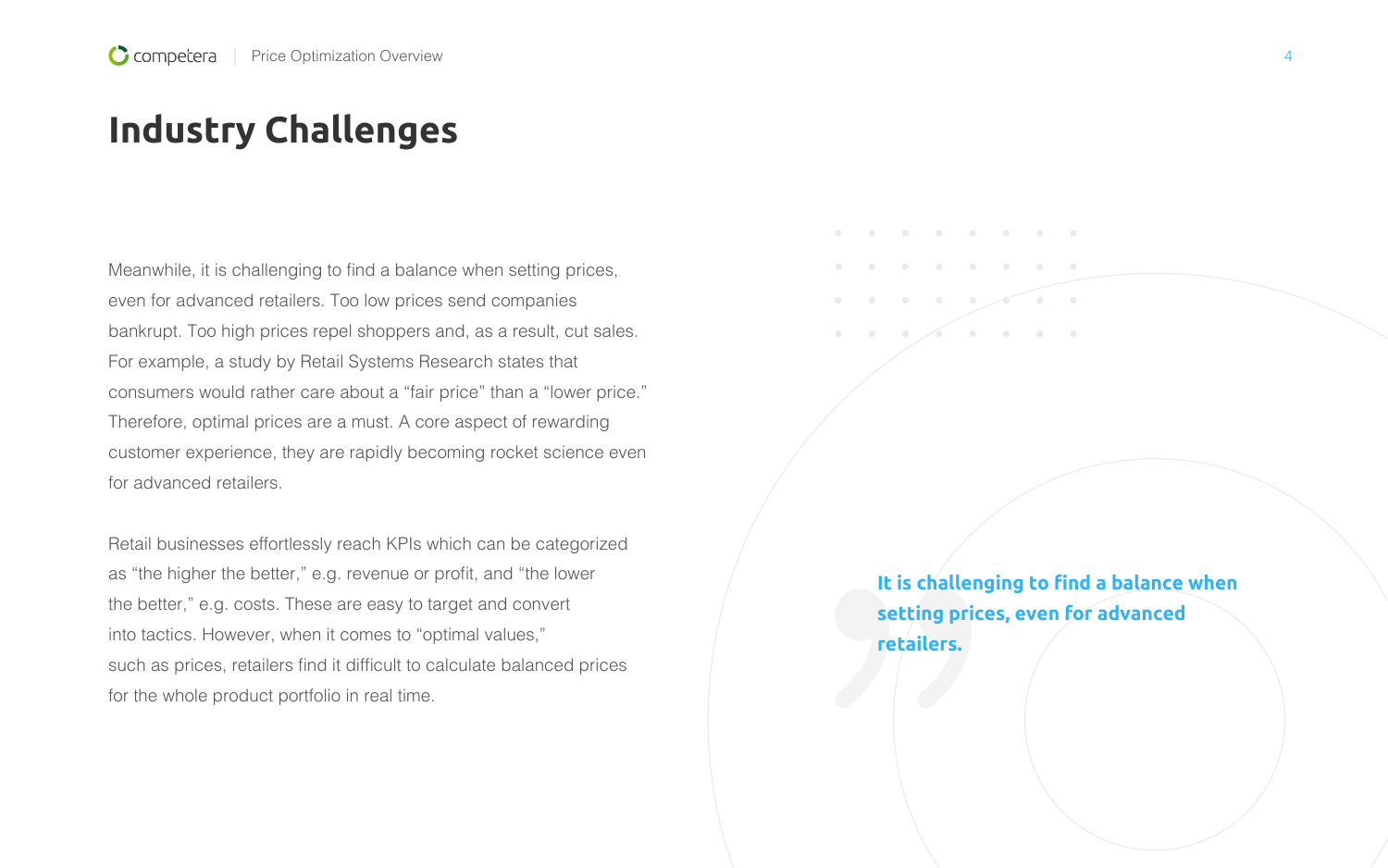### **At Competera, we see two major barriers which prevent retailers from setting optimal prices:**

### **The impermeability of the future**

There is no ground truth in retailers' pricing actions. It is impossible to say whether the action was right or wrong because the reaction of sales is very hard to measure. It is difficult because the reaction of demand to price changes is:

- Delayed (since customers shop with a certain frequency, they have shopping cycles and get exposed to new prices with a delay);
- Heavily biased by other factors like seasonality, distribution, advertisement, and competitive actions, etc.
- Non-linear;
- Multi-factor (it covers not only absolute price points but also relative factors);

### **A very wide product range**

By changing the price of a certain product, retailers impact the sales of dozens of other products. Also, large-scale companies need to reprice thousands of products every week, or sometimes daily, which makes the calculations of individual price elasticity for human managers almost impossible.



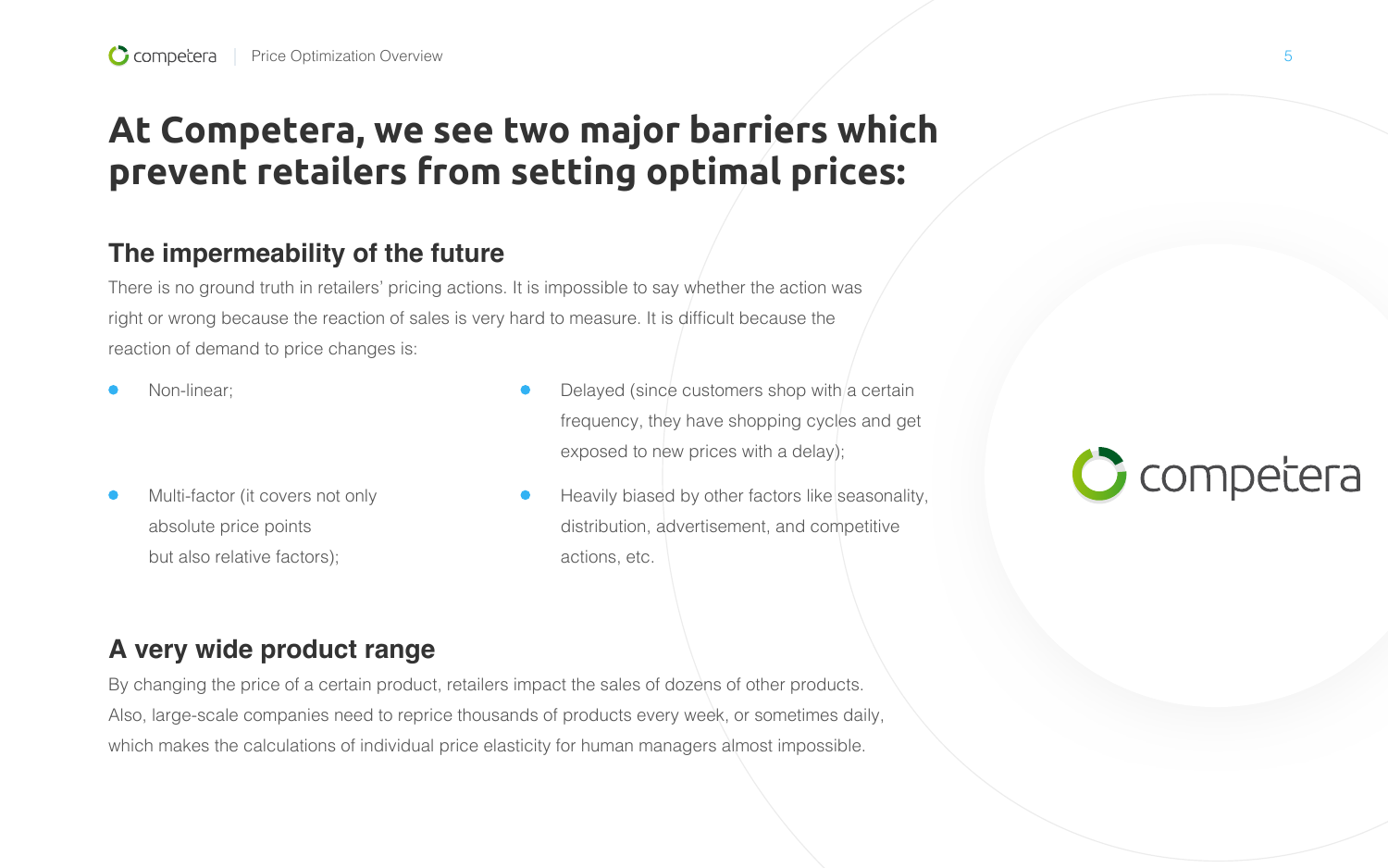### **Available Approaches**

Currently, retailers can benefit from three main methods to enhance pricing:

|                    | <b>In-house solutions</b>                                                                                                                                                                                                                    | <b>Consultancy</b>                                                                                                                                                                                         |  |
|--------------------|----------------------------------------------------------------------------------------------------------------------------------------------------------------------------------------------------------------------------------------------|------------------------------------------------------------------------------------------------------------------------------------------------------------------------------------------------------------|--|
| <b>Flexibility</b> | Designed for a specific goal, such<br>solutions have no product<br>development team that can help<br>the system evolve along<br>with the needs of the retailer                                                                               | Hired consultancy teams provide<br>one-time reports per specific requests                                                                                                                                  |  |
| <b>Scalability</b> | Scaling up internal systems<br>is time-consuming and requires heavy<br>investment. Also, the retailer's pricing<br>department should align their plans<br>with the IT department to deploy<br>the system across a wider range<br>of products | Such a solution is not scalable.<br>Everything from adding new products<br>to changing a pricing strategy<br>requires the retailer's financial<br>and human resources or additional<br>consultancy funding |  |
| <b>Accuracy</b>    | In-house solutions are often designed<br>for rule-based pricing and rarely tap<br>into demand predictions                                                                                                                                    | Such reports provide long-term<br>predictions and recommendations<br>rather than short-term ones                                                                                                           |  |

technological partner has Il the necessary resources and infrastructure on their side, which brings the involvement of the retailer to a minimum.

### **Technological partnership with AI-provider**

The solution evolves along with he needs and goals of the retailer f any size

AI algorithms are trained and optimized constantly, which helps make short-term predictions more accurate

 $\blacksquare$ 

. . . . . . . . .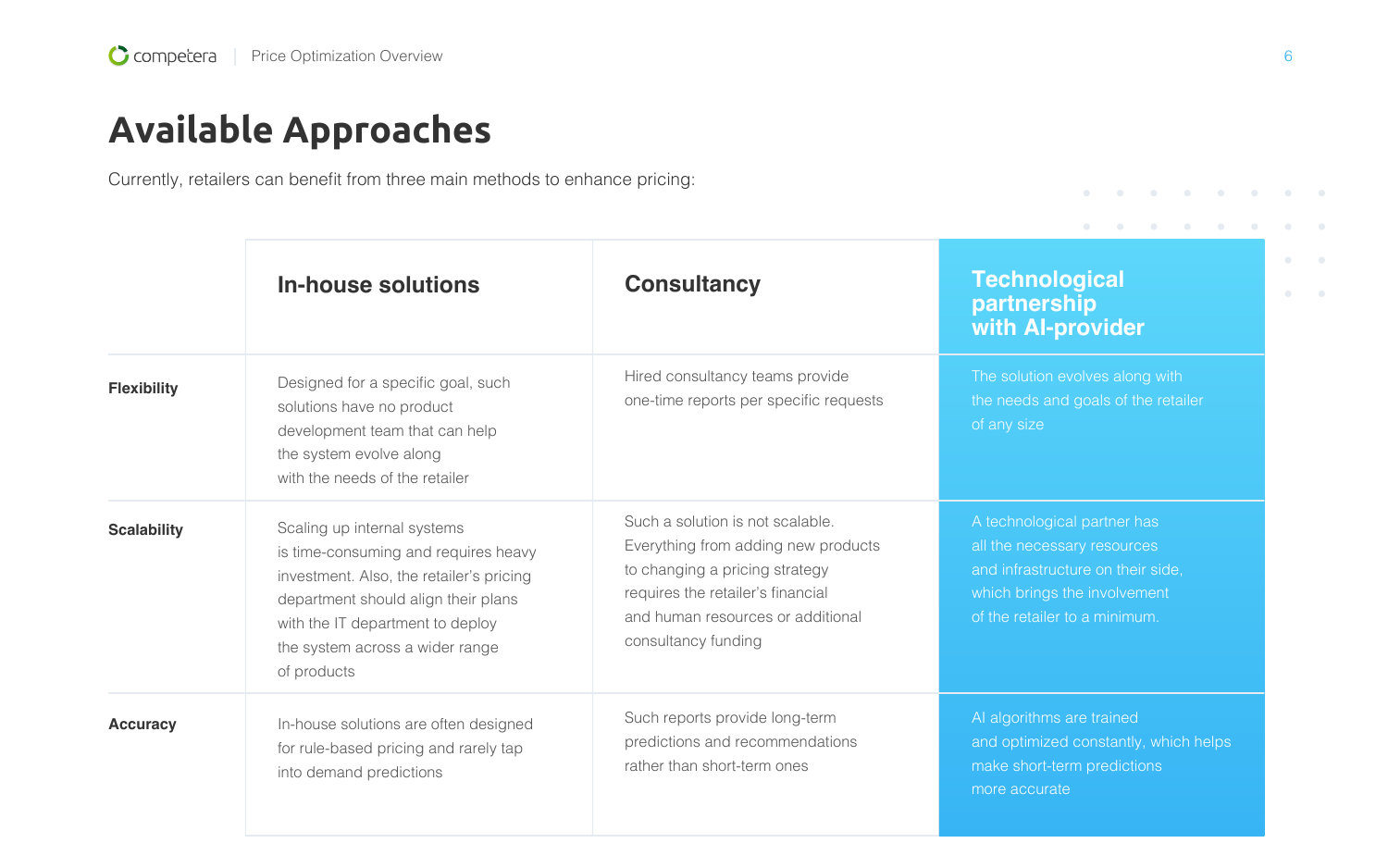### **Available Approaches**

|                        | <b>Trustworthiness</b>                                                                                                                                                                           | Such a pricing system requires<br>an additional internal data<br>management system to keep data<br>confidential                                                                                                                                                                                                                                                                                                      | Hiring a reputable consultancy<br>company is safe, although it requires<br>transferring data to a third-party                                                                                                                                                                  |
|------------------------|--------------------------------------------------------------------------------------------------------------------------------------------------------------------------------------------------|----------------------------------------------------------------------------------------------------------------------------------------------------------------------------------------------------------------------------------------------------------------------------------------------------------------------------------------------------------------------------------------------------------------------|--------------------------------------------------------------------------------------------------------------------------------------------------------------------------------------------------------------------------------------------------------------------------------|
|                        | <b>Human</b><br><b>resources</b>                                                                                                                                                                 | An internal pricing system requires<br>the capacity of two departments:<br>IT department. The team<br>usually has its own KPIs,<br>therefore, its capacity<br>for the pricing system is always<br>low.<br>Pricing department. Depending<br>on how sophisticated the in-<br>house solution, pricing<br>managers can still be required<br>to analyze how the prices<br>are crafted and what factors<br>influence them. | The consultancy also requires<br>the capacity of two departments:<br>IT department. The team needs<br>to be involved<br>in the cooperation<br>with the consultancy company.<br>Pricing department. Category<br>and pricing managers are still<br>overloaded with manual tasks. |
| $\bullet$<br>$\bullet$ | <b>Cost efficiency</b><br>$\bullet\qquad\bullet\qquad\bullet\qquad\bullet\qquad\bullet$<br>$\begin{array}{cccccccccccccc} \bullet & \bullet & \bullet & \bullet & \bullet & \bullet \end{array}$ | Deploying and maintaining an internal<br>pricing system requires no less than<br>\$50,000 per month to support an in-<br>house team of at least ten<br>professionals (data scientists and<br>developers)                                                                                                                                                                                                             | Hiring a consultancy team costs no<br>less than \$2 million                                                                                                                                                                                                                    |

Such a partnership ensures data security thanks to Google cloud's separate accounts for data storage

With a technological partner, the retailer's IT department can focus on other technological needs of the company, while the pricing department can concentrate on such strategic tasks as crafting a balanced pricing strategy or negotiations with suppliers

A technological partnership entails an ROI-based pricing model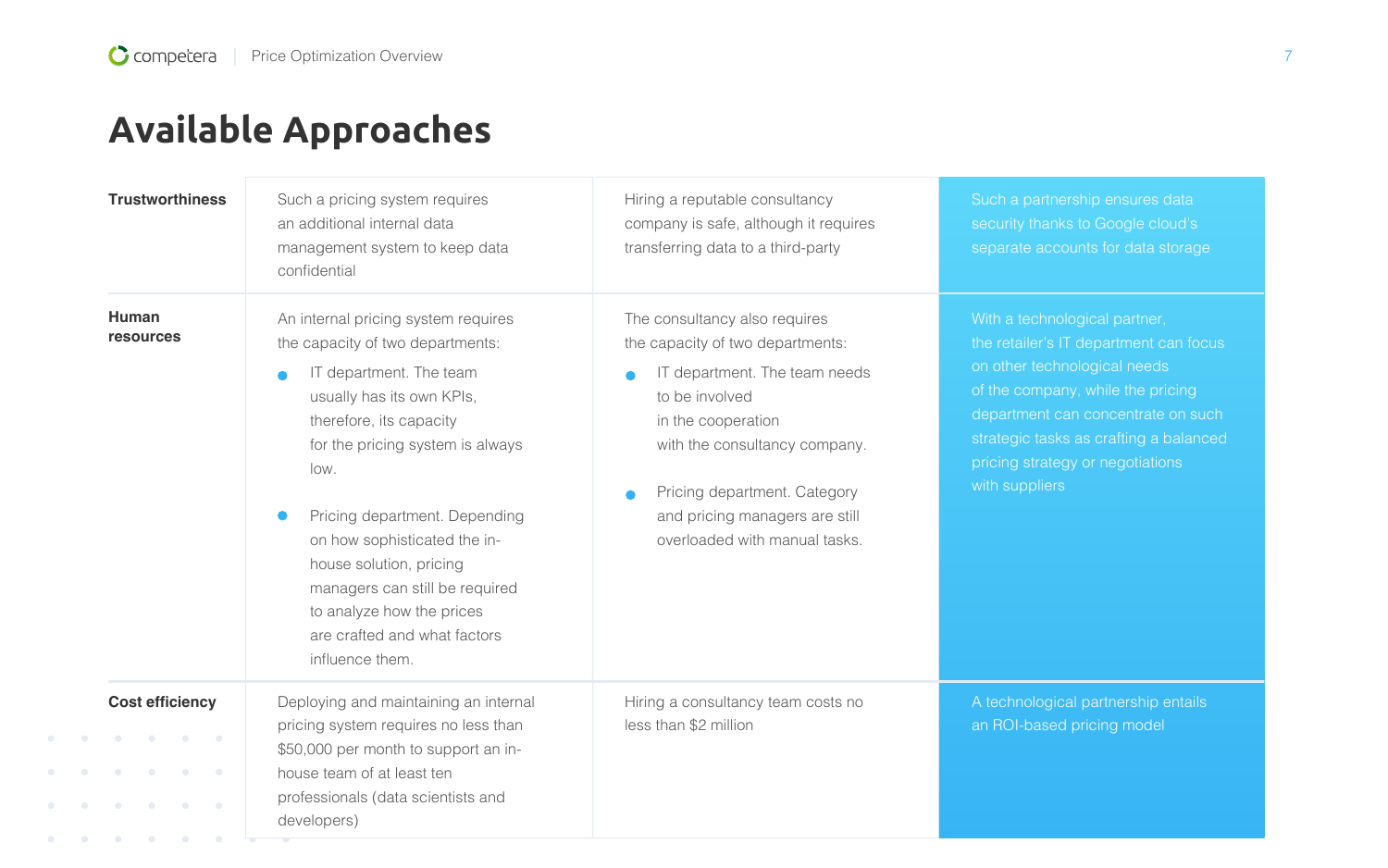### **Competera Is Your Technological Partner**

Amazon, Walmart, and other big names rule the world of retail. They gain a competitive edge by pumping billions of dollars into R&D; for example[, Amazon invested some \\$22.6 billion](https://www.forbes.com/sites/walterloeb/2018/11/01/amazon-is-biggest-investor-for-the-future/#73c6d8ba1f1d) in 2017**.**

Furthermore, retail giants also invest heavily in marketing and promotional efforts. Competing with them by using traditional methods is not an option in a highly intensive and dynamic market. Meanwhile, a technological partnership can put retailers in a position to fight for and increase their market share.

> **Amazon invested some \$22.6 billion in R&D in 2017**

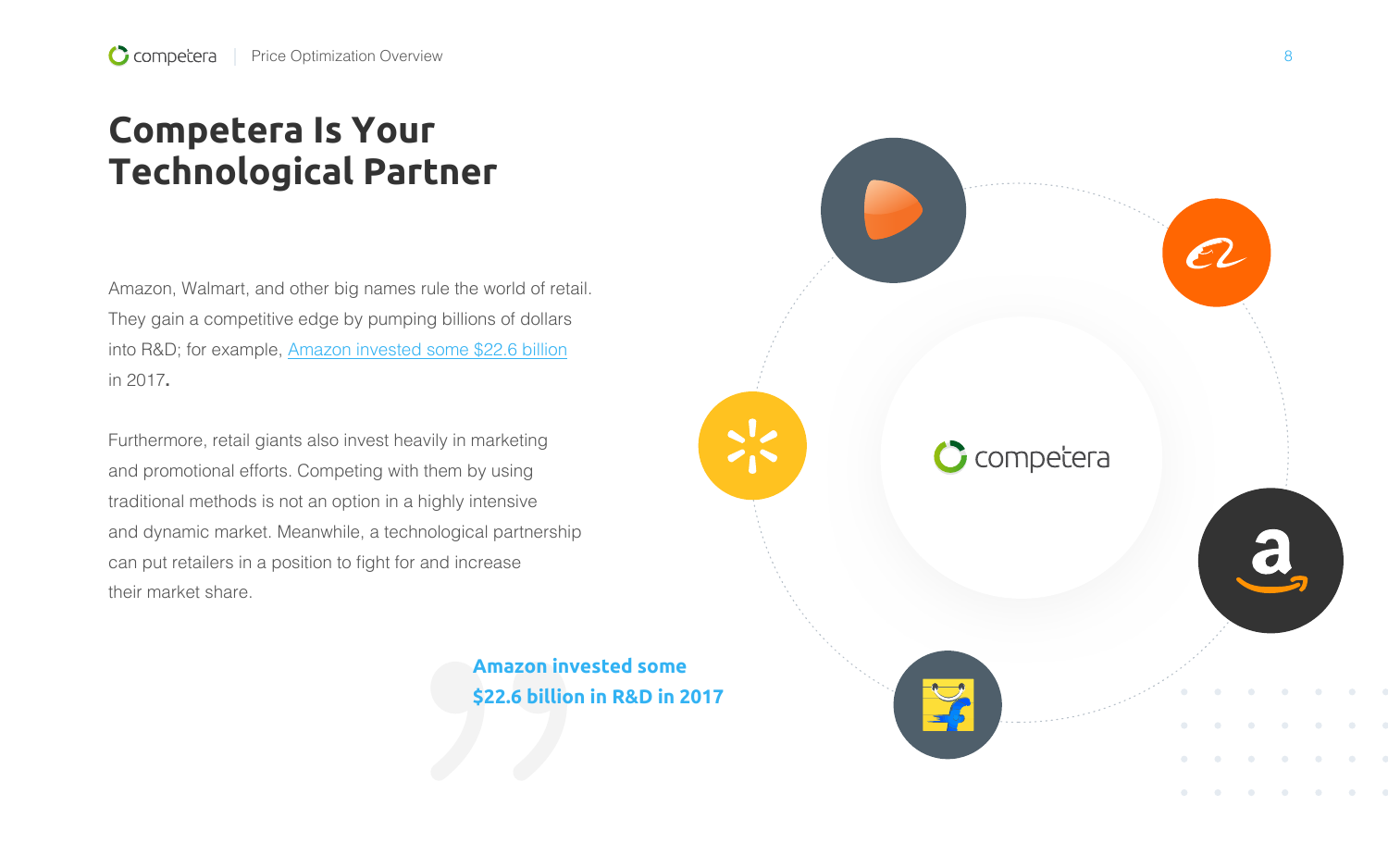### **What Makes Competera Different**

- a sandbox for testing promo scenarios on the fly  $\bullet$
- $\bullet$ and promo experiments
- $\bullet$
- $\bullet$

- highly accurate **(up to 98%)** demand predictions
- **2-5%** margin growth, up to **15%** sales growth
- optimal prices at any level by product portfolio, store, region or country
- real-time analytics for immediate or long-term changes in a pricing strategy
	-

a database for the results of all the bad and good pricing

rapid scaling to match the needs of a retailer of any size

evolving along with the needs and goals of the retailer

### **Here is what sets Competera apart from competitors:**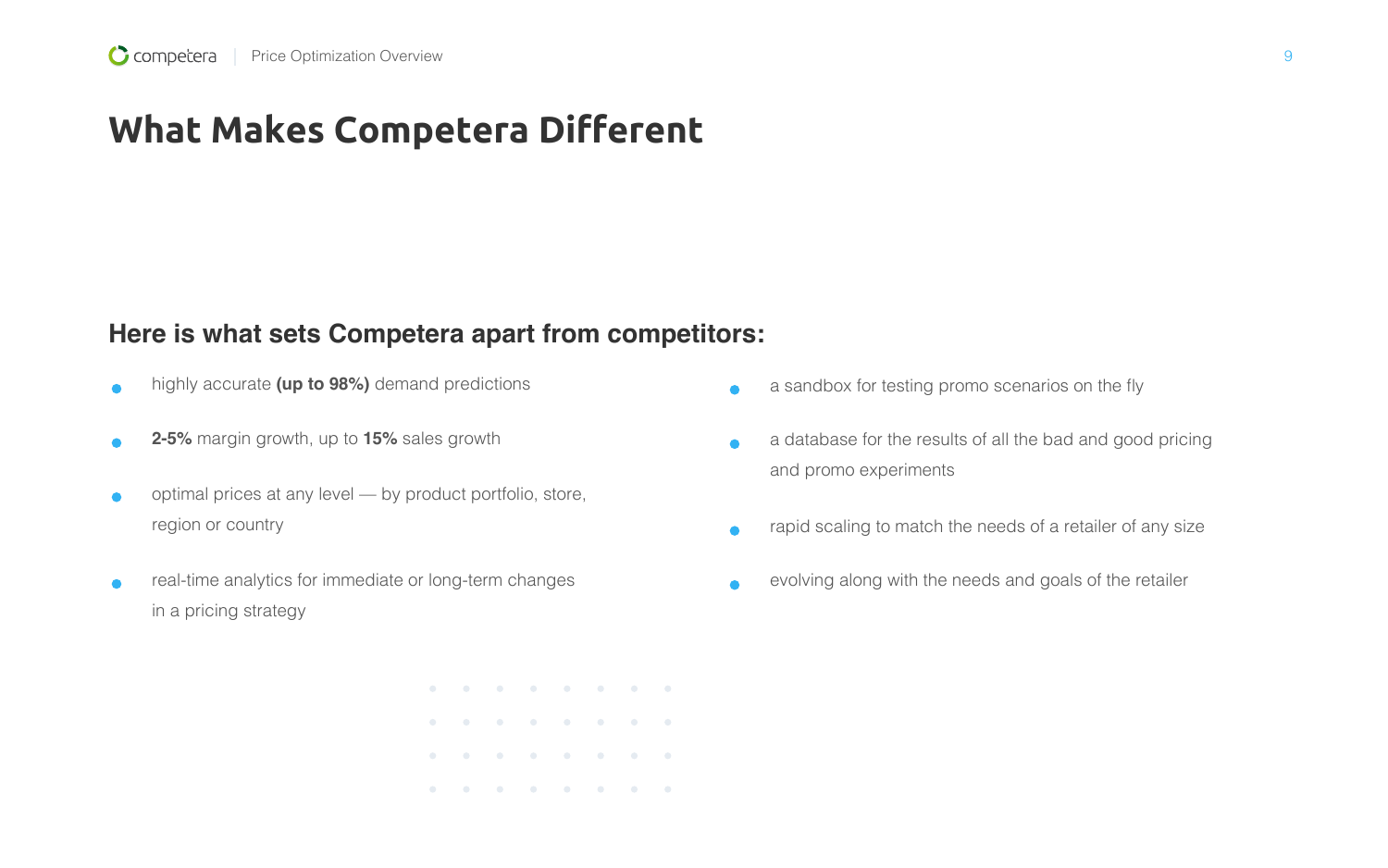### **How It Works**

At Competera, we use a two-stage machine learning approach. The first stage is a perfect fit for precise calculation of the effect of price changes on sales. The second stage is state-of-the-art math price optimization which uses the results of the first stage to recommend prices for the whole assortment to reach the retailer's business goals.

What if the system would recommend cutting prices by 50% or even 90%? Should such recommendations be taken into account and applied? When in doubt, the answer is to use the "sandbox" option to test every pricing scenario and see its results in real time. Another step would be to set constraints to keep the highly accurate system within necessary limits.

Sometimes retail managers hesitate to apply seemingly counterintuitive price recommendations of the AI algorithm. Humans see the algorithms as a black box, the logic of which they cannot debug and understand.

**Humans see the algorithms as a black box, the logic of which they cannot debug and understand.** 

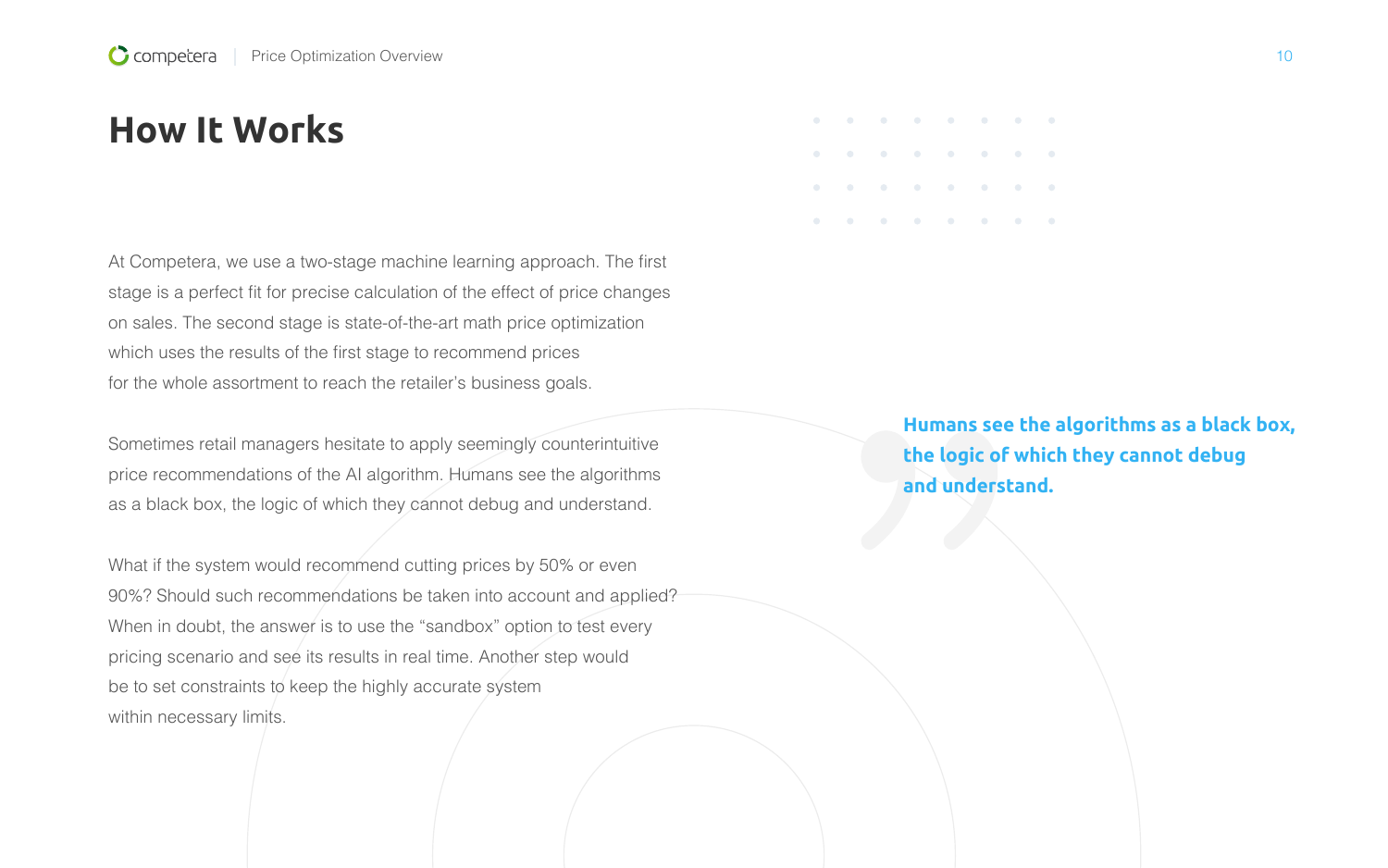### **How It Works**



#### **Collect and structure historical data spanning no less than two years**

- Sales transactions - Assortment
- Stock

Choose a repricing model to increase sales volumes or revenue.

- Repricing activities



### **Indicate business goals**



#### **Define business constraints**



To control the repricing outcomes, provide the algorithm with a number of necessary business rules from the maximum number of repriced products to costs and the MAP.

# **4**

#### **Receive optimal price recommendations**

Apply the recommended prices to reach previously indicated business goals.

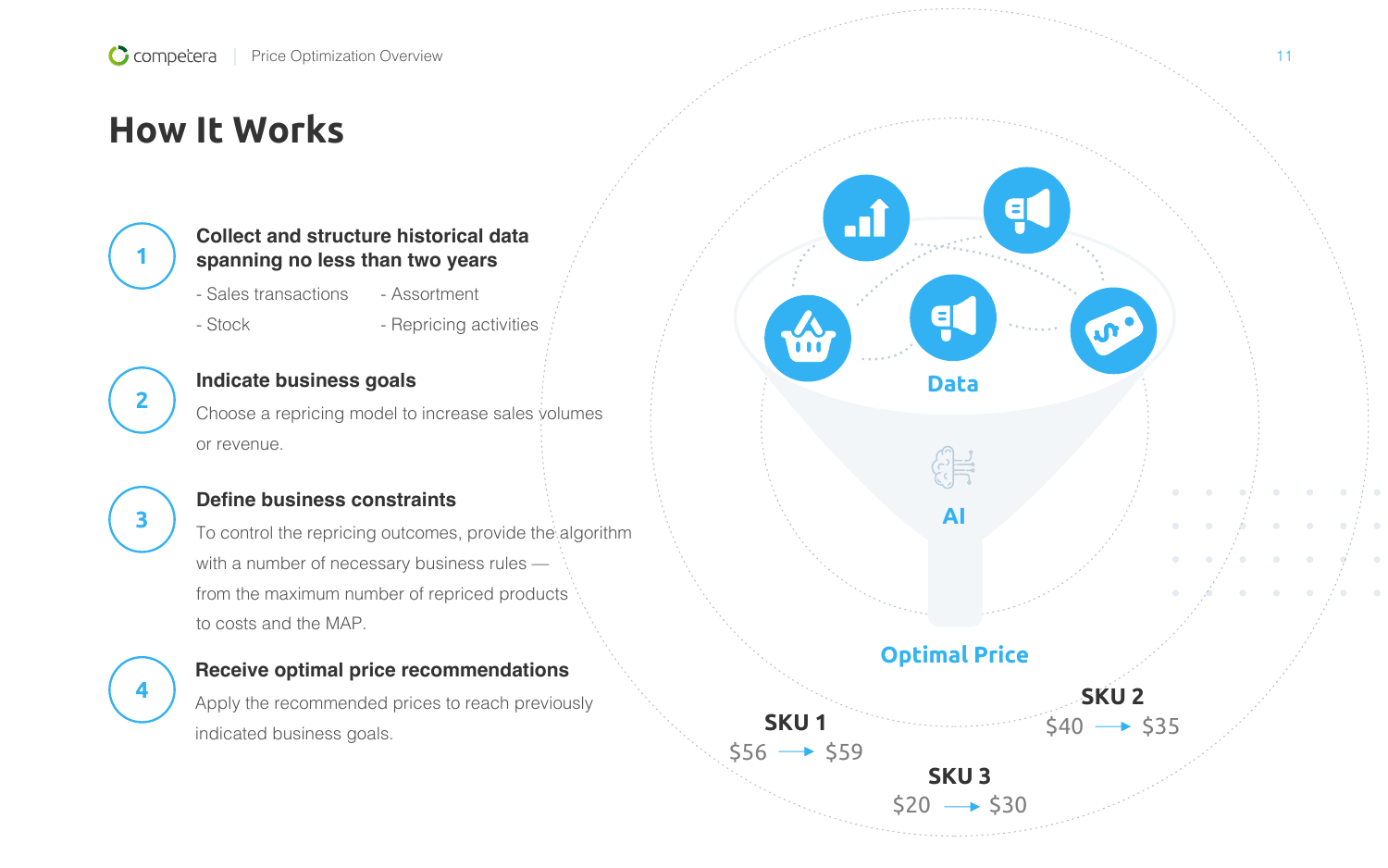## **Buyer's Journey With Competera**

### **Scaling & Evolution**





To make every product contribute to revenue generation, retailers need to take the following steps when partnering with Competera: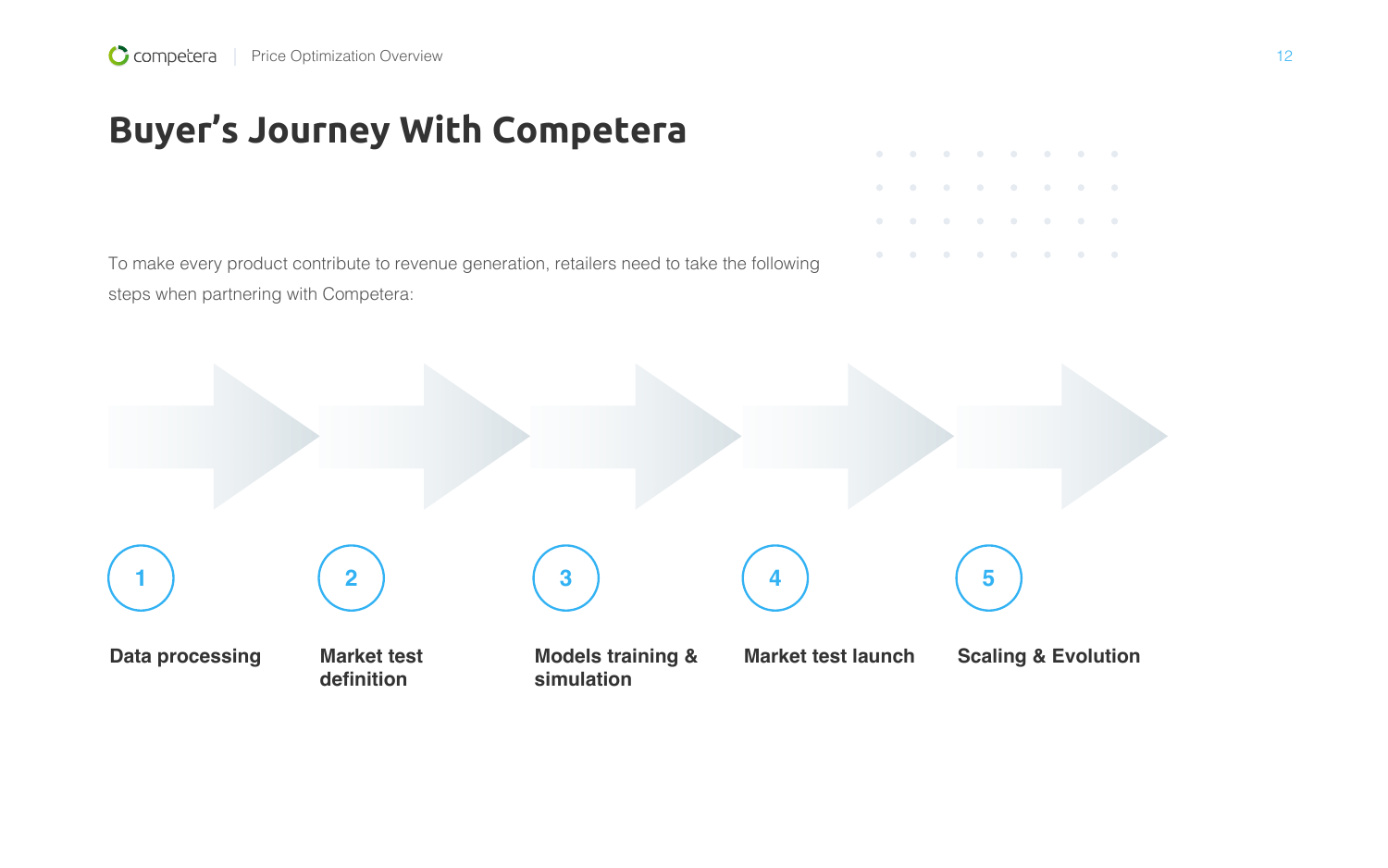**Companies do not have to take our word for granted. They can always check our efficacy with the help of a market test.**

### **[TEST](https://competera.net/products/price-optimization)**

### **Run a 60-day market test**

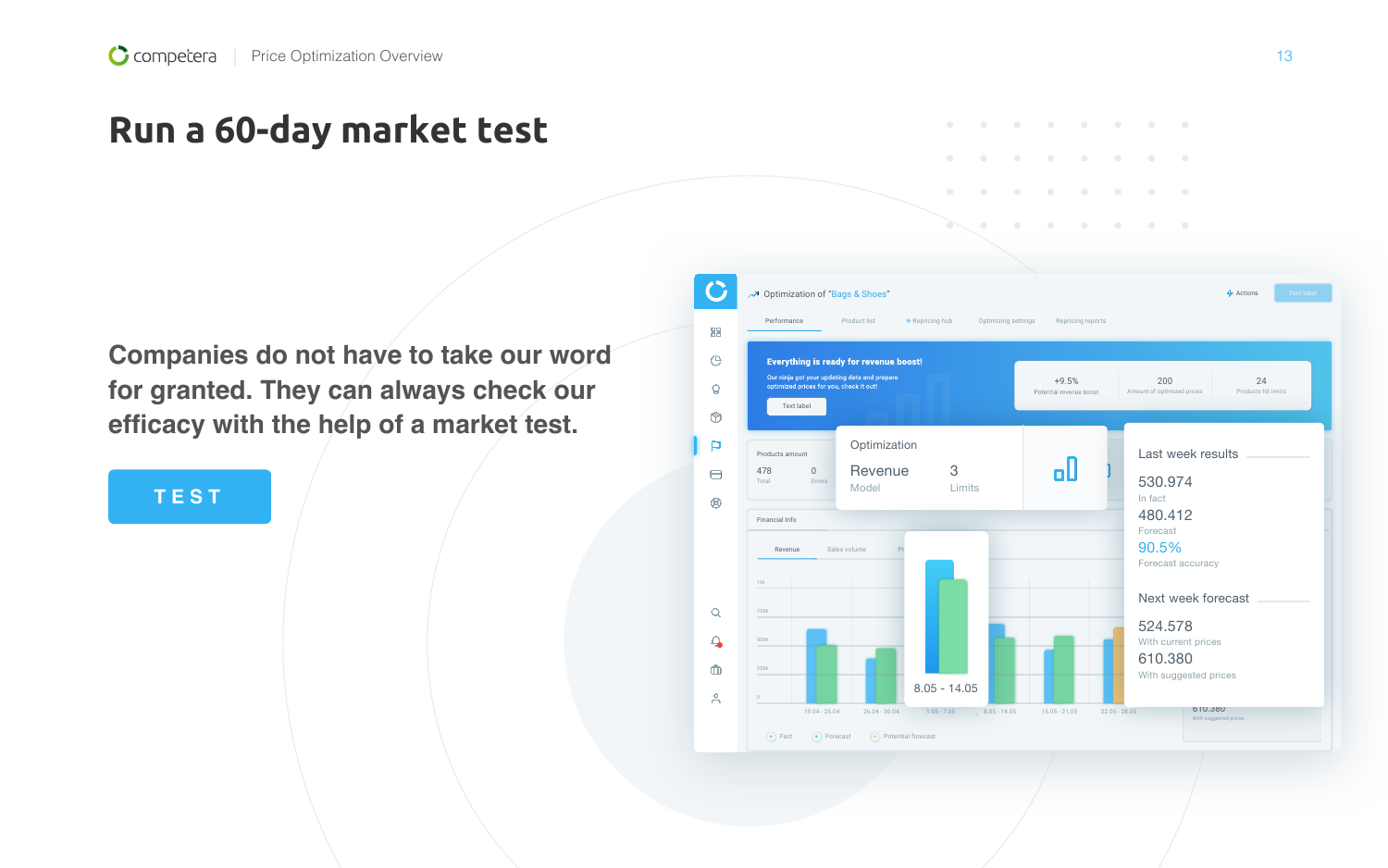## **How Сompetera Solves Real-world Retail Pricing Problems**

### **Sell stock**

Change prices optimally while taking into account the profit margin of the whole product portfolio.

#### **Actions**

- Loyal customers are focused on high-margin products.

- The profitability of the whole product portfolio remains unchanged.

#### **Results**

### **React to the rise of purchasing prices**

Apply a differentiated approach to pricing. Run several repricing cycles with uneven price ranges to reach KPIs gradually.

#### **Actions**

- Retained profitability for the whole product portfolio.
- Revenue is kept unchanged.

#### **Results**

### **Boost sales of fast moving products**

Leave as it is or raise prices for a part of the assortment to improve the price perception of chosen products.

#### **Actions**

- Fast-moving products generate revenue steadily.

#### **Results**

### **Define the price positioning for new entries**

Identify latent clusters of similar products, and assign new entries to the most affinitive clusters.

#### **Actions**

New products have optimal prices.

#### **Results**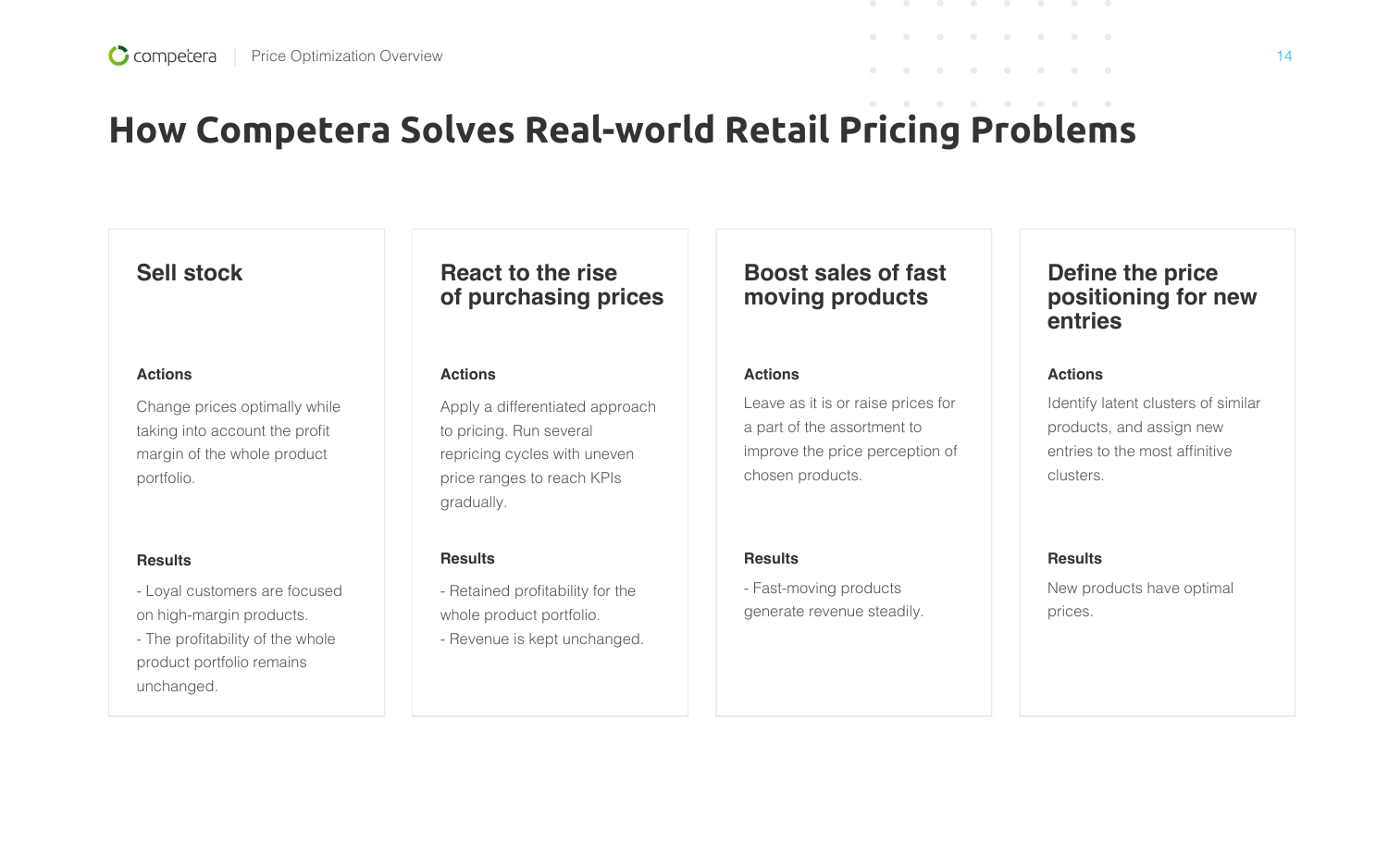Foxtrot, an omnichannel Eastern European retailer with \$500 million in annual turnover, wanted to stop copying competitors' pricing moves and maximize revenue without risking profit margins. **[LEARN MORE](https://competera.net/pdf/case-study-po.pdf)** 

### **Case Study**

| The pilot, which involved a test and a control<br>group, had three goals:    |              |       | The res<br>of a 30- |
|------------------------------------------------------------------------------|--------------|-------|---------------------|
| To maximize revenue without losing margin;                                   | Items sold   | 2,4   |                     |
|                                                                              | <b>Sales</b> | 7,8   |                     |
| $\overline{\mathbf{2}}$<br>To stop mimicking the moves of competitors;       |              |       |                     |
|                                                                              | <b>ABV</b>   | 8     |                     |
| 3<br>To show the feasibility of Competera's solution.                        |              |       |                     |
|                                                                              | Transaction  | $-5$  |                     |
|                                                                              |              |       |                     |
| <b>Solution</b>                                                              | Margin       | $-53$ |                     |
| Competera suggested switching from expert-based pricing to using state-of-   |              |       |                     |
| the art machine learning algorithms as part of the pilot to optimize pricing |              |       | N                   |
| based on the retailer's business needs.                                      |              |       |                     |







 $\bullet$